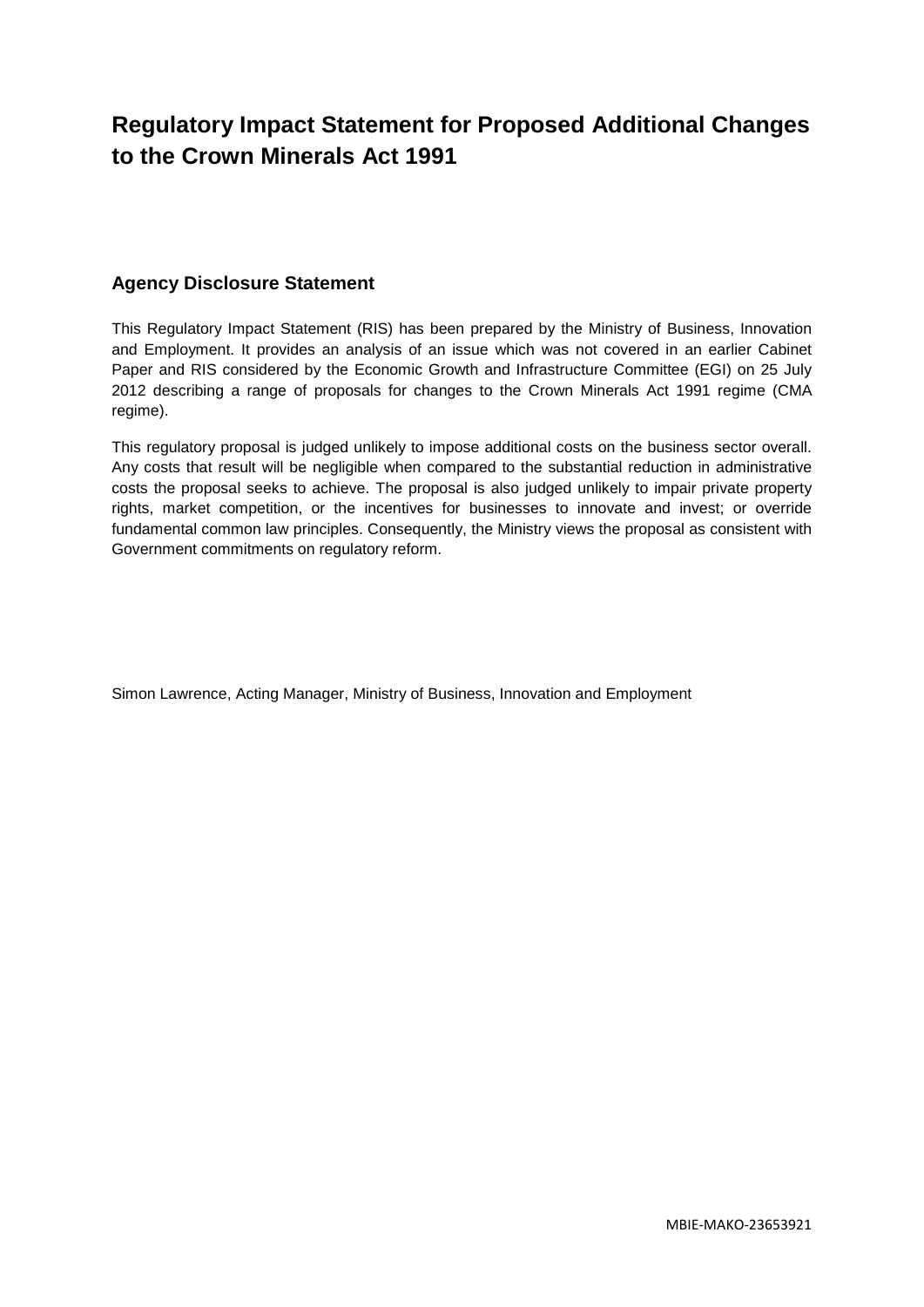#### **Status Quo and Problem Definition**

- 1. The earlier Cabinet Paper and RIS considered by the Economic Growth and Infrastructure Committee (EGI) on 25 July 2012 sought agreement to a suite of proposals to the Crown Minerals regime following public consultation on a discussion paper. This further RIS focuses on a particular proposal in the further Cabinet Paper seeking additional amendments to the Act, which will be considered by the Cabinet Business Committee on 3 September 2012.
- 2. The proposal seeks to address the processes and triggers for revoking prospecting, exploration and mining permits awarded under the CMA regime. The current revocation procedures are set out in section 39 of the Act and involve:
	- a. A report from the Chief Executive of the Ministry of Business, Innovation and Employment to the Minister of Energy and Resources describing the grounds for the proposed revocation.
	- b. A notice from the Minister to the permit holder setting out the alleged contravention giving 20 working days to make reasonable efforts to remedy the breach, or show reasonable cause for the breach.
	- c. If satisfied that the permit holder has failed to meet requirements, a second notice from the Minister stating that the permit will be revoked after 20 working days.
	- d. Rights of appeal on merits to the High Court, with the permit remaining live pending the outcome of any appeal.
- 3. Whilst the statutory timeframe is relatively short (around 3 months) in practice, these procedures are cumbersome, resource and time-consuming, and provide opportunities for gaming. The *reasonable efforts* provision provides significant scope for dispute and appeal on merits of decisions.
- 4. The overall effect of these provisions is that officials are reluctant to recommend revocation in the last four years only three permits have been revoked for non-compliance with work programme conditions<sup>[1](#page-0-0)</sup> – two of those three revocations were unsuccessfully appealed after 8 and 20 months following the issue of the first notice. The permit remains live pending the outcome of any appeal which can see acreage tied up for lengthy periods.
- 5. A consequence of these procedures is that permit holders can use the change of conditions process to erode work programme obligations without seriously risking revocation.

#### **Expected outcome in the absence of government intervention**

6. Under current policy settings, permit holders may breach work programme obligations and obtain consent to changes to conditions in permits more easily than is desirable. Noncompliance with, or changes to, agreed work programmes is not in the national interest as they have the potential to slow exploration and appraisal activity. Any reduction in the level of activity under work programmes has a direct impact the return on Crown owned-resources through royalty payments and tax revenue.

#### **Objectives**

7. The overall objective is to further encourage compliance with permit conditions, and resolve issues when they are not met in a timely fashion. This maximises realisation of the economic return on Crown-owned mineral resources.

 $1$  There are currently over 1,000 live prospecting, exploration and mining permits.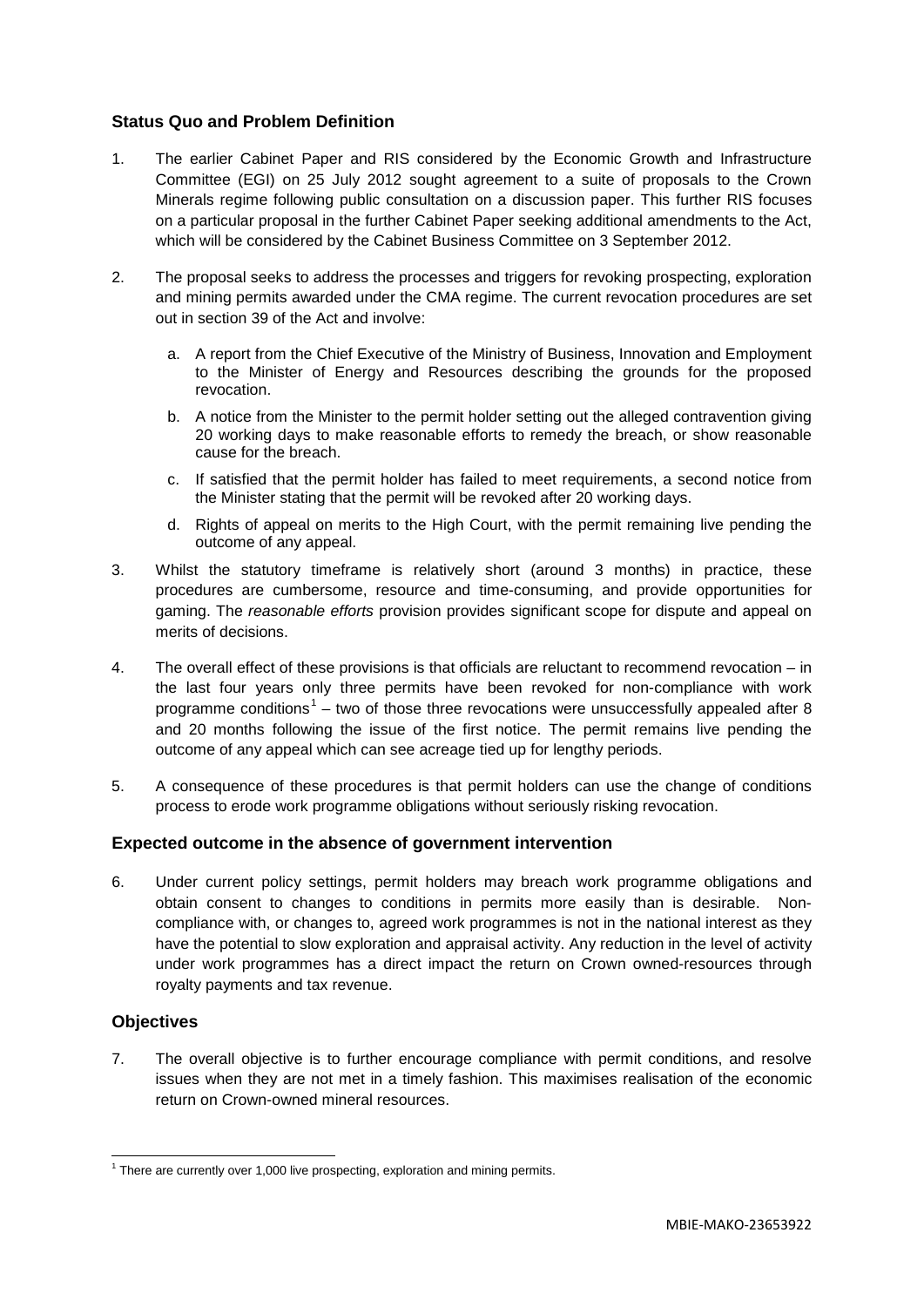## **Regulatory Impact Analysis of Key Proposals in the Cabinet Paper**

- 8. This Regulatory Impact Analysis focuses on simplification and strengthening of revocation procedures for non-compliance with legislation and permit obligations.
- 9. The tightening of the criteria and rules around revocation complement the broader changes to work programme management that are being put in place as part of the review of the CMA regime. At present, work programmes can contain a large number of obligations, many of which are of limited importance to realising the value of the Crown's mineral estate, e.g. intermediate deadlines within broad exploration tasks or desktop studies. New Zealand Petroleum & Minerals (NZP&M) consequently spends a significant amount of time managing compliance with these obligations.
- 10. The approach advocated under the new regime would see greater focus on key work programme deliverables and decision points, such as whether to proceed to more detailed seismic investigation, or to drill a well. These will be agreed up front with the permit holder and managed actively through annual work programme meetings with NZP&M. This will result in a small number of clear obligations and fewer binding permit conditions. It is also expected to result in fewer instances of non-compliance as expectations will be clearer and scope for dispute reduced.
- 11. This approach is particularly important where exploration permits are allocated by competitive tender on the basis of staged work programme bids. The integrity of the bidding process is undermined if winning bidders can subsequently obtain a change to their committed work programmes (other than in exceptional circumstances).
- 12. As work programme management will focus on a small number of mutually agreed obligations, it is considered appropriate to strengthen and streamline the process to invoke revocation when non-compliance arises.

#### *Options*

- 13. It is proposed to follow more closely the Australian model which has a streamlined process for revocation following non-compliance, and restricts appeal rights.
- 14. The options considered for the revocation process are:
	- *a. Status quo:* Retain 2 notices from the Minister of Energy and Resources and retain the *reasonable efforts* provision.
	- *b. Streamline the procedure and remove the reasonable efforts provision.* This would involve:
		- i. The Act setting out the following grounds for revocation:
			- Contravention of a condition of a permit, the Act or the regulations.
			- Non-payment of monies owing to the Crown 90 days after the due date.
		- ii. The Minister providing a Notice of Intention to revoke the permit with reasons.
		- iii. The permit holder given 20 working days to remedy the breach or to make any comments which it wants the Minister to consider before making a final decision.
		- iv. Revocation by notice if the Minister decides to revoke the permit.
- 15. The Ministry regards the continuation of the status quo (option a) as unattractive when considered in the context of the proposed approach to work programme management, which places significant emphasis on ongoing engagement between permit holders and NZP&M on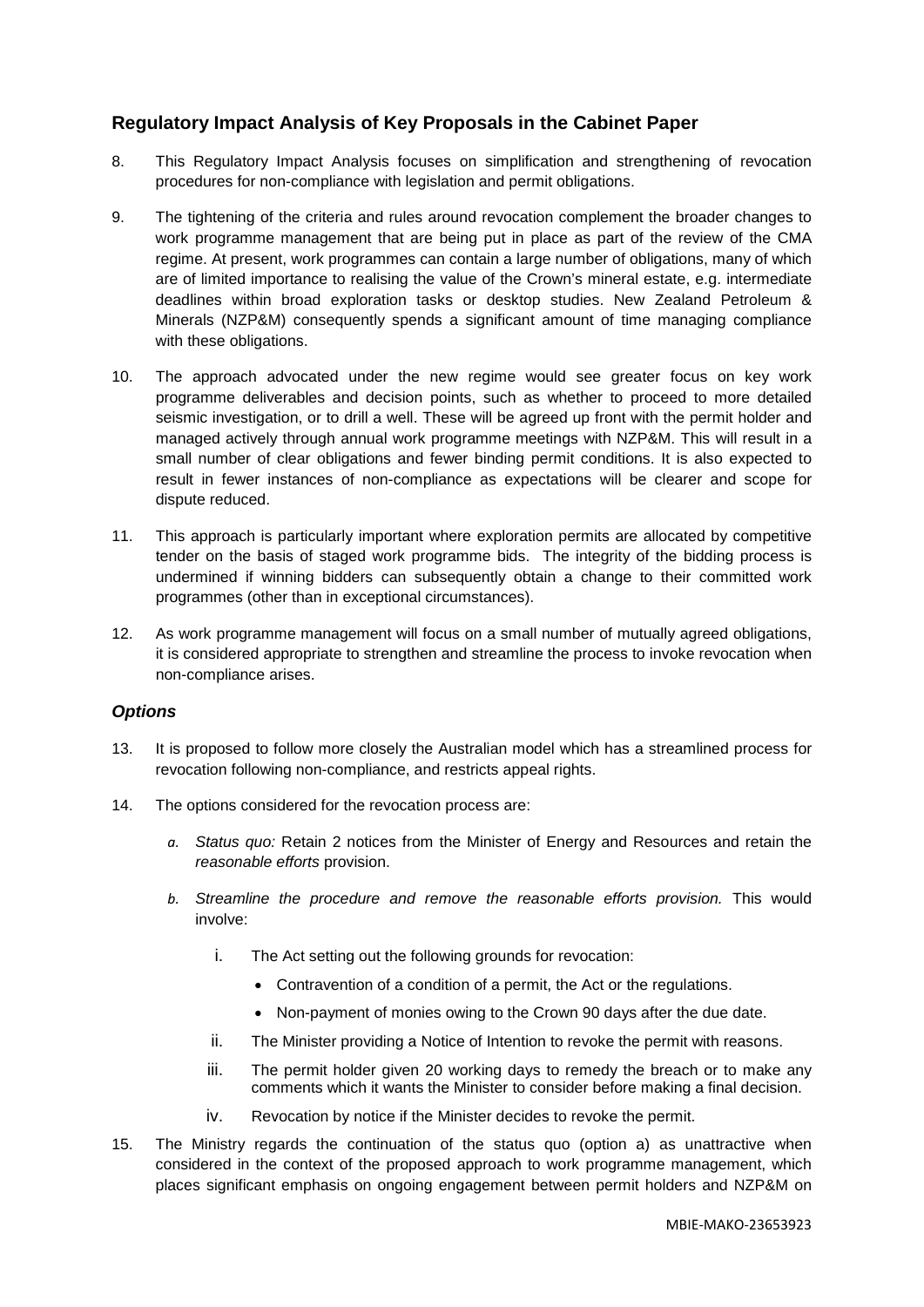work programme delivery. Retaining flexibility in the revocation procedure is considered unnecessary and inappropriate as in the rare instances of non-compliance with work programme obligations, the reasons will be well understood and rapid movement towards revocation will be appropriate.

- 16. Adopting elements of the Australian procedure was also considered (i.e. either streamlining the process or removing the reasonable efforts provision), but deemed too weak in light of the broader changes to work programme management described above.
- 17. The Australian regime does not provide any right of appeal to a court on the Minister's decision, although judicial review is available. Three options have been considered in this RIS:
	- *a. Retain full rights of appeal.* This approach allows a full appeal of the decision for any errors or law or fact.
	- *b. Allow judicial review only, and remove the current right of appeal.* Judicial review provides for a review of a decision in relatively limited circumstances where there has been an incorrect interpretation and application of the law (including taking into account irrelevant considerations and not taking into account relevant considerations). The remedy for judicial review generally involves a direction back to the decision-maker to reconsider the decision in accordance with the proper legal process. This would provide for consistency of approach with Australia for parties operating in this region.
	- *c. Retain a right of appeal, but limiting it to points of law only.* This approach allows a full appeal of the decision where the decision has been made on the basis of an incorrect interpretation of the law. The remedies for appeal are not as limited as they are for judicial review – the court can potentially make a range of orders. This approach has been taken for appeals against certain decisions by the Environmental Protection Authority under the EEZ and Continental Shelf (Environmental Effects) Act.
- 18. Merits appeal processes have proved time-consuming and have prevented for extended periods the opportunity for other operators and investors to access areas where permit-holders have failed to comply with agreed work programmes.
- 19. Whilst permit holders are likely to advocate retaining merits appeal rights as it provides the most scope to pursue action against revocation, principles of natural justice can be maintained by ensuring permit holders have their views considered before a revocation decision is made. Further, with ongoing engagement between permit holders and NZP&M throughout the life of permits, the reasons for initiating revocation will be well understood by each party and the scope of any merits appeal significantly reduced.
- 20. The Ministry regards the continuation of the current position (option a) as unattractive given the potential for delay, and unnecessary given the greater emphasis on setting clear expectations with permit holders. Option b probably tilts the balance too far away from protection of the rights of permit holders to natural justice.
- 21. Allowing a right of appeal on points of law is the approach commonly taken in New Zealand for decisions by industry administrators and regulators (e.g. the Telecommunications Commissioner, Electricity Authority, Environmental Protection Authority) in recognition of the specific expertise held by the decision-maker, and scope for significant delay from appeal procedures. This intermediate option (c) is preferred as it protects against incorrect interpretation of the law by the Minister whilst allowing for a wider range of remedies than under judicial review.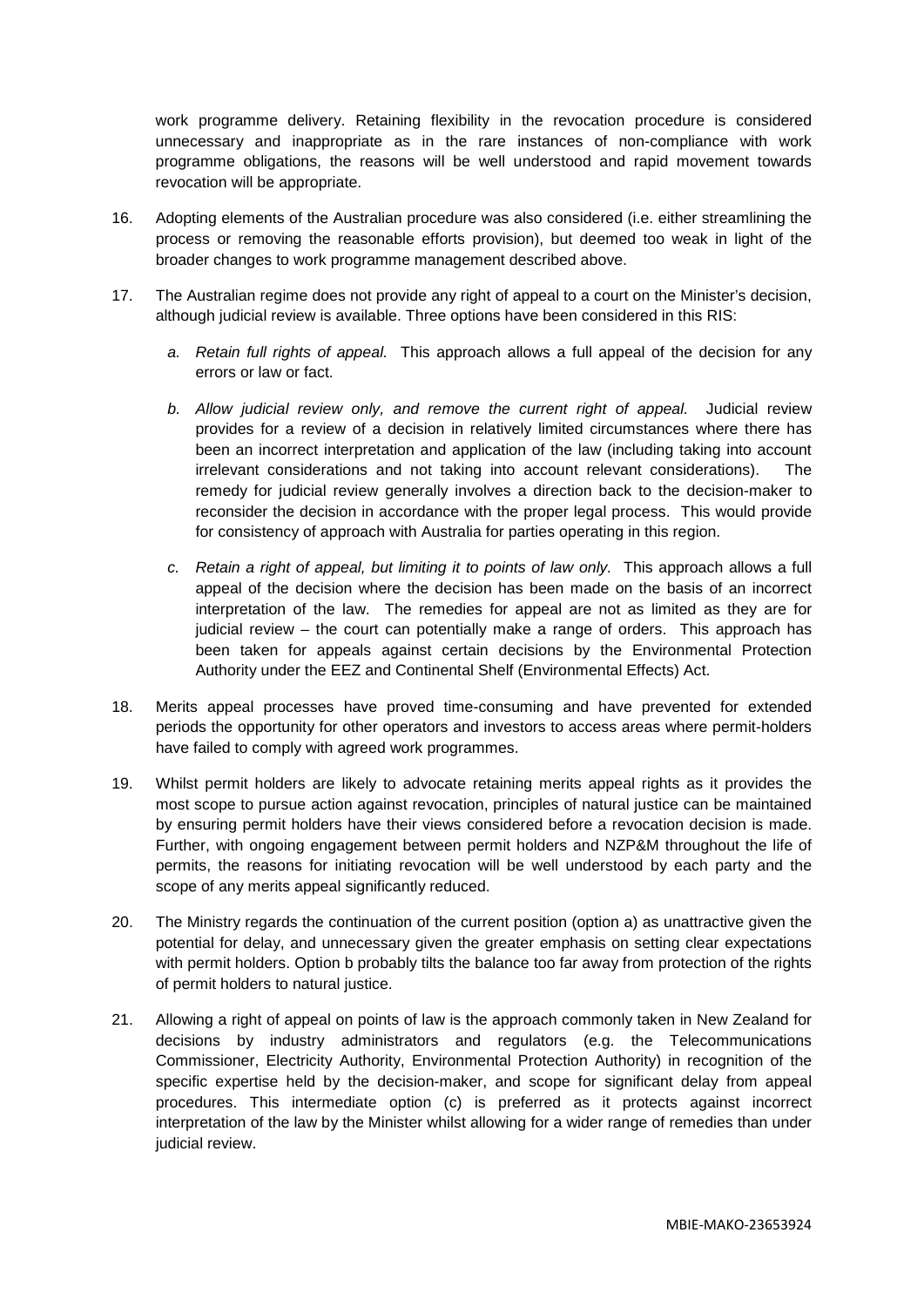#### *Costs and benefits*

- 22. Under the proposed changes to work programme management, there should be many fewer occasions where cases of non-compliance arise. Annual meetings with NZP&M and clearer processes to agree work programmes will see greater clarity and understanding between permit-holders and the regulator. By coupling the proposals around revocation procedures with more active interaction between the Crown and permit holders, it is expected that the incidence of non-compliance, and the consequent need to initiate revocation procedures, would be reduced.
- 23. The greater stringency that will result from these proposals could be seen as affecting the certainty of rights once permits have been awarded, and hence the attractiveness of New Zealand as a petroleum investment destination.
- 24. The Ministry does not believe that the changes will be of concern to operators and investors who are subject to such regimes elsewhere. The vast majority of permit-holders will remain compliant and be unaffected by the proposed changes. For those that do not comply with work programme obligations, the reasons will be well understood, and rapid movement towards revocation will be appropriate. As described above, the complementary changes to work programme management can be expected to reduce the overall level of non-compliance.
- 25. Revocation is a last resort. The Minister and NZP&M will seek to agree a small number of key work programme obligations with the permit holder and manage these actively to ensure compliance. A credible threat of revocation is important leverage for the rare instances where, despite these controls, non-compliance with material obligations arises.
- 26. Ultimately, more effective management of the Crown's mineral estate will translate to a greater rate of exploration, maximise the rate of production, and increase the Crown's royalty and tax take. Fewer instance of non-compliance with work programme obligations will also allow NZP&M to better focus on promotional activities and positive interaction with compliant permit holders.

#### **Consultation**

- 27. On 20 February 2012 Cabinet agreed to the release of the discussion document, Review of the Crown Minerals Act 1991 Regime [CAB Min (12) 5/7]. The discussion document, setting out a number of proposals to reform the CMA regime, was released for public submissions in March and April 2012.
- 28. These proposals have been discussed in general terms with industry representatives who were invited to review a draft of the Amending Bill on 24 August. Industry representatives were concerned that tighter revocation processes be used appropriately and suggested that the minerals programmes clarify how this would operate in practice. The Ministry agrees and intends to set out in more detail how this power will be applied (e.g. the types of breaches where revocation would be considered would be described) in the minerals programmes.
- 29. Permit holders and prospective investors will be able to see the proposals for changes to the Act as well as the draft minerals programmes and associated regulations as the amending bill proceeds through the House.
- 30. The following agencies were consulted on the proposals of the Cabinet paper: the Treasury, Ministry for the Environment, Environmental Protection Authority, Ministry of Transport, Maritime New Zealand, Department of Labour, Department of Internal Affairs, Inland Revenue Department, Ministry of Justice, Office of Treaty Settlements, Ministry of Foreign Affairs and